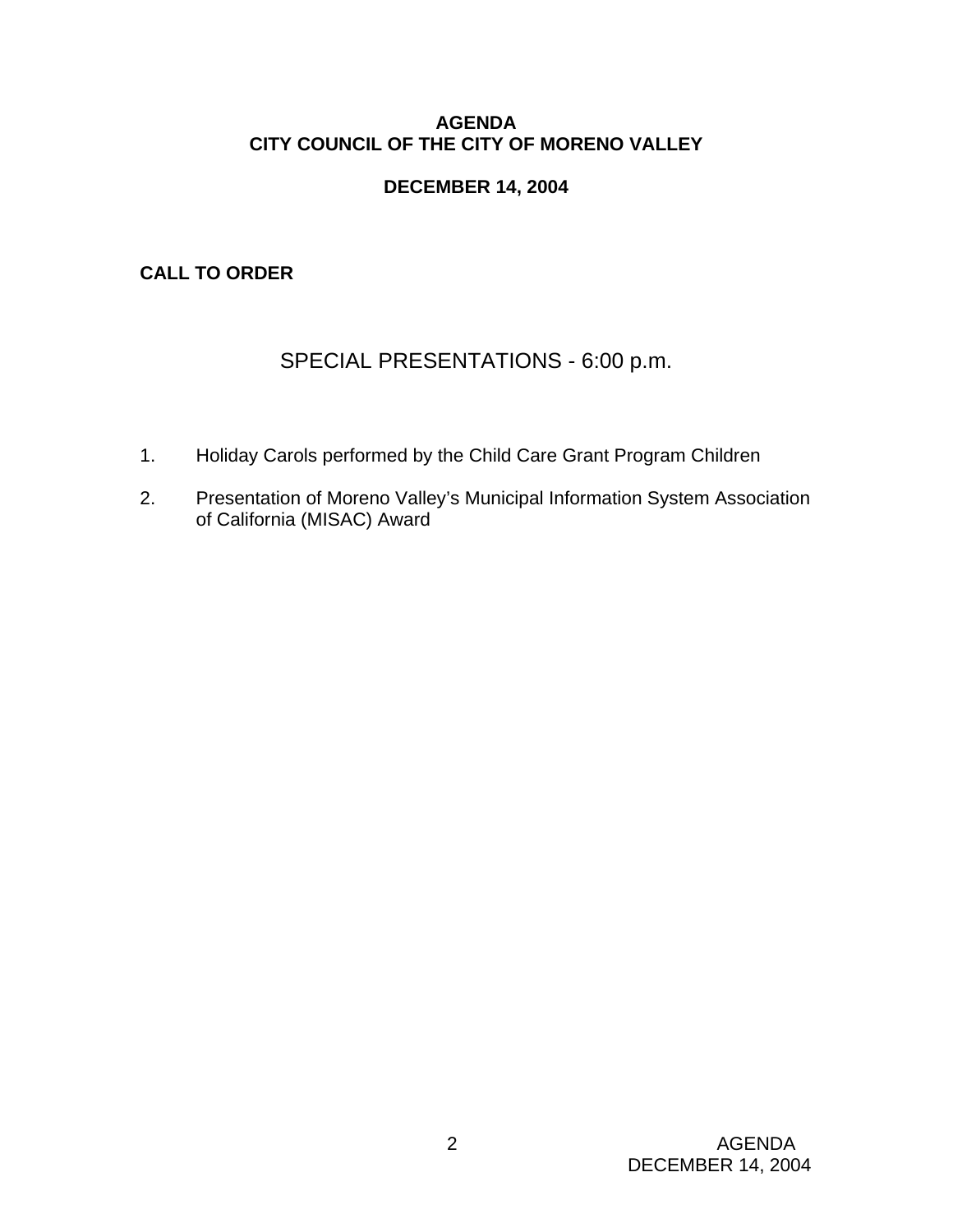### **AGENDA JOINT MEETING OF THE CITY COUNCIL OF THE CITY OF MORENO VALLEY MORENO VALLEY COMMUNITY SERVICES DISTRICT COMMUNITY REDEVELOPMENT AGENCY OF THE CITY OF MORENO VALLEY AND THE BOARD OF LIBRARY TRUSTEES**

# **REGULAR MEETING - 6:30 P.M. DECEMBER 14, 2004**

**CALL TO ORDER** (Joint Meeting of the City Council of the City of Moreno Valley, Moreno Valley Community Services District, Community Redevelopment Agency of the City of Moreno Valley and the Board of Library Trustees - actions taken at the Joint Meeting are those of the Agency indicated on each Agenda item)

# **PLEDGE OF ALLEGIANCE**

**INVOCATION** – Imam Ron El-Amin, Islamic Development Center

# **ROLL CALL**

# **INTRODUCTIONS**

PUBLIC COMMENTS **ON MATTERS ON THE AGENDA** WILL BE TAKEN UP AS THE ITEM IS CALLED FOR BUSINESS, BETWEEN STAFF'S REPORT AND CITY COUNCIL DELIBERATION (SPEAKER SLIPS MAY BE TURNED IN UNTIL THE ITEM IS CALLED FOR BUSINESS.) Those wishing to speak should submit a BLUE speaker slip to the Bailiff. There is a three-minute limit per person. All remarks and questions shall be addressed to the presiding officer or to the City Council and not to any individual Council member, staff member or other person.

PUBLIC COMMENTS **ON MATTERS NOT ON THE AGENDA** UNDER THE JURISDICTION OF THE CITY COUNCIL WILL BE HEARD PRIOR TO CITY COUNCIL REPORTS AND CLOSING COMMENTS. IN THE EVENT THAT THE AGENDA ITEM FOR SUCH PUBLIC COMMENTS HAS NOT BEEN CALLED BY 9:00 P.M., IT SHALL BE CALLED AS THE NEXT ITEM OF BUSINESS FOLLOWING THE CONCLUSION OF ANY ITEM BEING HEARD AT 9:00 P.M. Those wishing to speak should submit a BLUE speaker slip to the Bailiff. There is a three-minute limit per person. All remarks and questions shall be addressed to the presiding officer or to the City Council and not to any individual Council member, staff member or other person.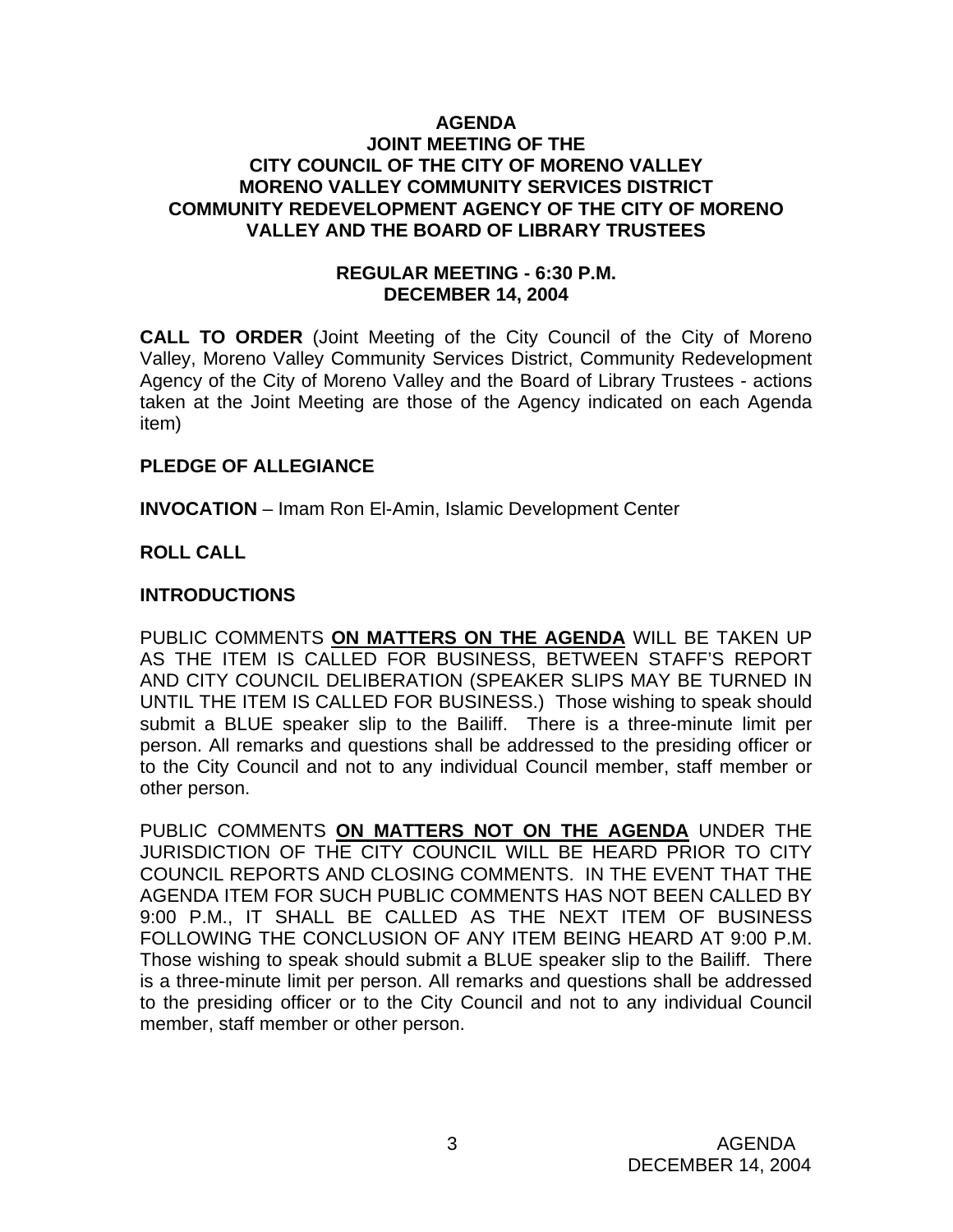# **JOINT CONSENT CALENDARS (SECTIONS A-D) OF THE CITY COUNCIL OF THE CITY OF MORENO VALLEY, MORENO VALLEY COMMUNITY SERVICES DISTRICT, COMMUNITY REDEVELOPMENT AGENCY OF THE CITY OF MORENO VALLEY, AND THE BOARD OF LIBRARY TRUSTEES**

All items listed under the Consent Calendars, Sections A, B, C, and D are considered to be routine and non-controversial, and may be enacted by one motion unless a member of the Council, Community Services District, Redevelopment Agency or the Board of Library Trustees requests that an item be removed for separate action. The motion to adopt the Consent Calendars is deemed to be a separate motion by each Agency and shall be so recorded by the City Clerk. Items withdrawn for report/discussion will be heard after public hearing items.

# **A. CONSENT CALENDAR** - **CITY COUNCIL**

- A1. ORDINANCES FIRST READING BY TITLE ONLY Recommendation: Waive reading of all Ordinance Introductions and read by title only.
- A2. MINUTES SPECIAL MEETING OF NOVEMBER 16, 2004 (Report of: City Clerk's Department) Recommendation: Approve as submitted.
- A3. MINUTES REGULAR MEETING OF NOVEMBER 23, 2004 (Report of: City Clerk's Department) Recommendation: Approve as submitted.
- A4. MAIL BALLOT PROCEEDING FOR COMMUNITY SERVICES DISTRICT ZONE M (COMMERCIAL/INDUSTRIAL IMPROVED MEDIAN MAINTENANCE). TENTATIVE PARCEL MAP 31034, APN 312-270-011 – NORTH OF GLOBE STREET BETWEEN OLEANDER AVENUE AND PERRIS BOULEVARD; AND MAIL BALLOT PROCEEDING FOR TENTATIVE TRACT 31284 (AND ALL AFFECTED PHASES) FOR: 1) INCLUSION INTO COMMUNITY SERVICES DISTRICT (CSD) ZONE B (RESIDENTIAL STREET LIGHTING), 2) INCLUSION INTO CSD ZONE D (PARKWAY LANDSCAPE MAINTENANCE) AND 3) APPROVAL OF THE NATIONAL POLLUTANT DISCHARGE ELIMINATION SYSTEM (NPDES) REGULATORY RATE SCHEDULE – WEST SIDE OF QUINCY STREET BETWEEN BAY STREET AND COTTONWOOD AVENUE; AND MAIL BALLOT PROCEEDING FOR TENTATIVE PARCEL MAP 32469 (AND ALL AFFECTED PHASES) FOR: APPROVAL OF THE NATIONAL POLLUTANT DISCHARGE ELIMINATION SYSTEM (NPDES)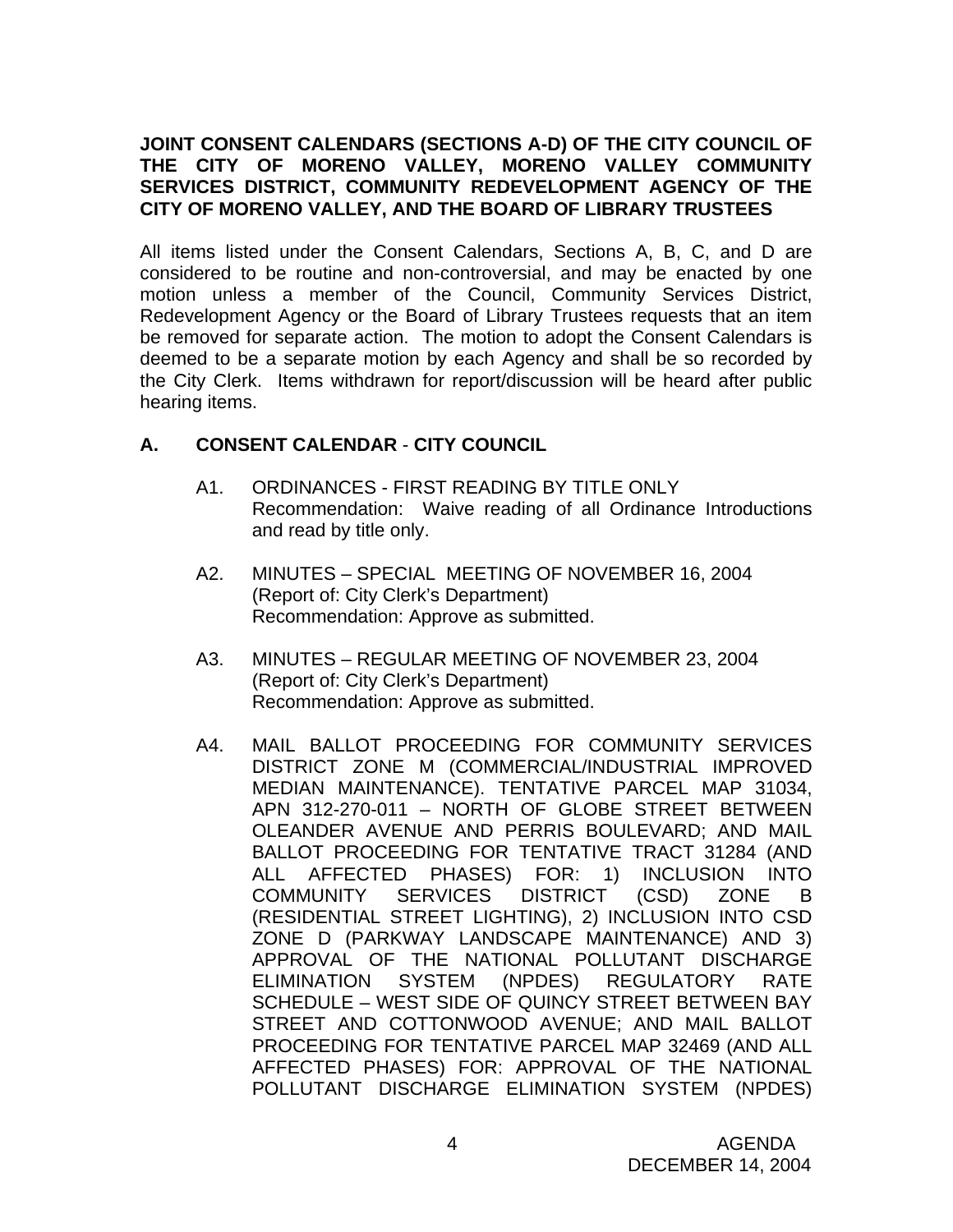REGULATORY RATE SCHEDULE – SOUTH OF IRIS AVENUE AND WEST OF LASSELLE STREET (Report of: Public Works Department)

 Recommendation: Accept public comments regarding the following: Mail Ballot Proceeding for Tentative Parcel Map 32469 (and all affected phases) for approval of the National Pollutant Discharge Elimination System (NPDES) Regulatory Rate Schedule; and Mail Ballot Proceeding for Tentative Tract 31284 (and all affected phases) for approval of the National Pollutant Discharge Elimination System (NPDES) Regulatory Rate Schedule

- A5. AUTHORIZATION TO AWARD THE CONSTRUCTION CONTRACT FOR THE TRAFFIC SIGNALS AT PERRIS BOULEVARD AND MANZANITA AVENUE AND AT LASSELLE STREET AND GENTIAN AVENUE, PROJECT NOS. 03-12566823 AND 04-12583023 (Report of: Public Works Department) Recommendation: Award the construction contract for the Traffic Signals at Perris Boulevard and Manzanita Avenue and at Lasselle Street and Gentian Avenue to New West Signal, 14055 Foothill Boulevard, Fontana, California 92335, the lowest responsible bidder; authorize the Mayor to execute a contract with New West Signal; and authorize the issuance of two (2) Purchase Orders for New West Signal in the amounts of \$162,075.00 (the bid amount plus 10% contingency) for the Traffic Signal at Perris Boulevard and Manzanita Avenue (Account No. 417.79124), and \$168,310.00 (the bid amount plus 10% contingency) for the Traffic Signal at Lasselle Street and Gentian Avenue (Account No. 417.79024) when the contract has been signed by all parties.
- A6. APPROVE FUNDING FOR UPDATED DEVELOPMENT IMPACT FEE STUDY (Report of: Finance Department) Recommendation: Approve \$49,980 in additional appropriations for an updated development impact fee study, to be funded by available development impact fees.
- A7. APPROVAL OF A STANDARD MORENO VALLEY UTILITIES REIMBURSEMENT AGREEMENT FOR ELECTRICAL FACILITY CONSTRUCTION (Report of: Public Works Department) Recommendation: That the City Council:
	- 1. Approve Resolution No. 2004-85 establishing a Standard Moreno Valley Utilities Reimbursement Agreement for Electrical Facility Construction to facilitate installation of electrical distribution infrastructure; and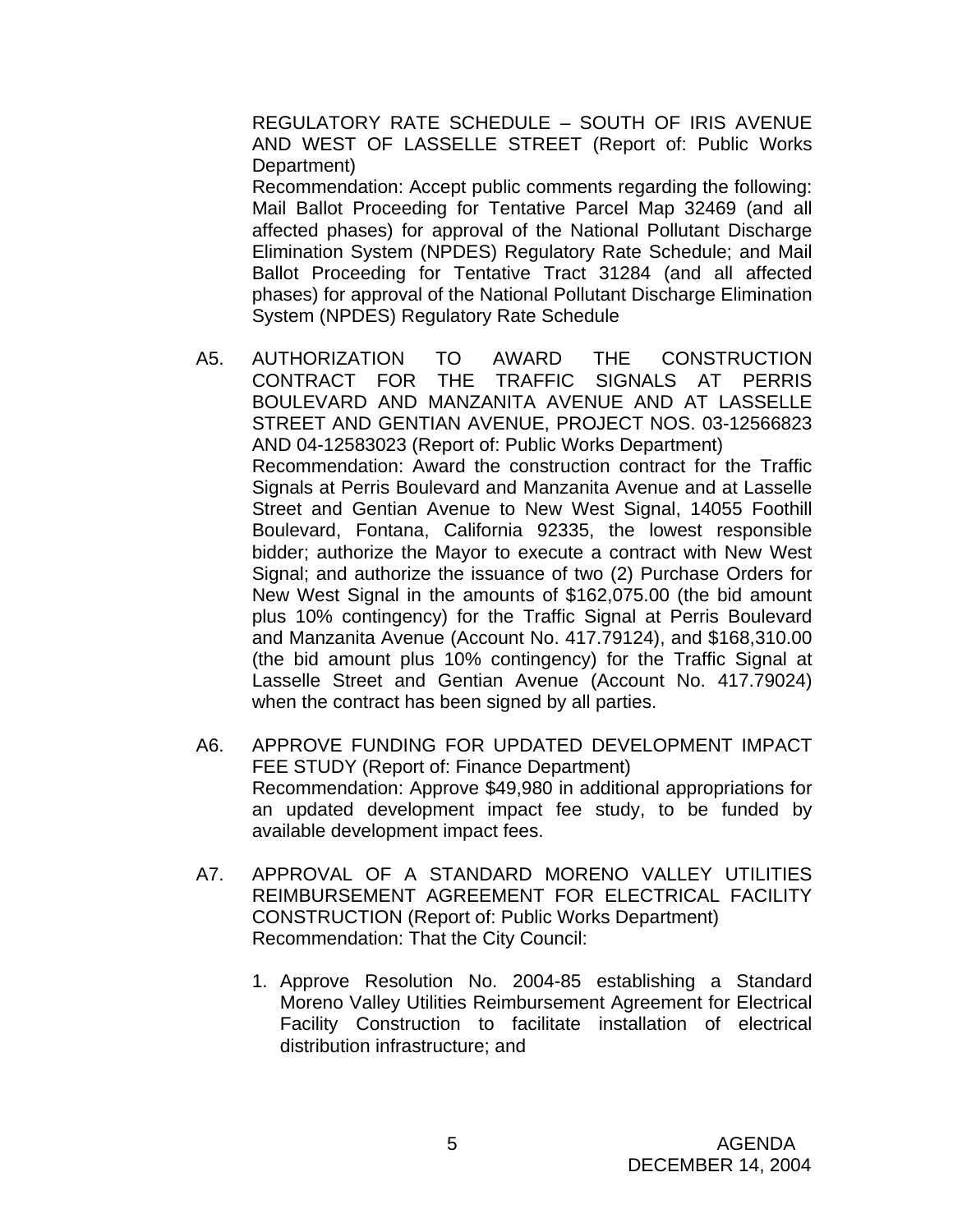A Resolution of the City Council of the City of Moreno Valley, California, Approving the "Moreno Valley Utilities Reimbursement Agreement for Electrical Facility Construction" as a Standard Reimbursement Agreement

2. Approve Resolution No. 2004-86 authorizing the City Manager to execute the Moreno Valley Utilities Reimbursement Agreements for Electrical Facility Construction.

#### Resolution No. 2004-86

 A Resolution of the City Council of the City of Moreno Valley, California, Authorizing the City Manager to Execute on Behalf of the City Council, "Moreno Valley Utilities Reimbursement Agreement for Electrical Facility Construction"

- A8. AMEND THE FISCAL YEAR 2004/2005 BUDGET TO INCLUDE THE AQUEDUCT BIKEWAY IMPROVEMENTS FROM INDIAN STREET TO FAY AVENUE (Report of: Public Works Department) Recommendation: Amend the Fiscal Year 2004/2005 Budget to include the Aqueduct Bikeway Improvements from Indian Street to Fay Avenue and authorize the Finance Director to establish an account and transfer an appropriation of \$72,000 from Account No. 125.89720 (State Route 60/Nason Interchange) to the new Aqueduct Bikeway account for preliminary design.
- A9. ACCEPTANCE OF THE CALIFORNIA OFFICE OF TRAFFIC SAFETY (OTS) GRANT FUNDING ENTITLED, "CALIFORNIA TRAFFIC SAFETY SOBRIETY CHECKPOINT PROGRAM FOR LOCAL LAW ENFORCEMENT AGENCIES" (Report of: Police Department) Recommendation: Accept the OTS Grant entitled "California Traffic Safety Sobriety Checkpoint Program for Local Law Enforcement Agencies". The amount has yet to be determined by OTS but will be up to \$63,000. The exact amount of the grant will be determined

upon completion of the grant agreement. This will allow the Moreno Valley Police Department (MVPD) to provide DUI-Traffic Safety Checkpoints during a statewide campaign. The MVPD checkpoint operations will coincide with the statewide campaign. The OTS campaign will determine the time frame these checkpoint operations are conducted throughout the calendar year 2005.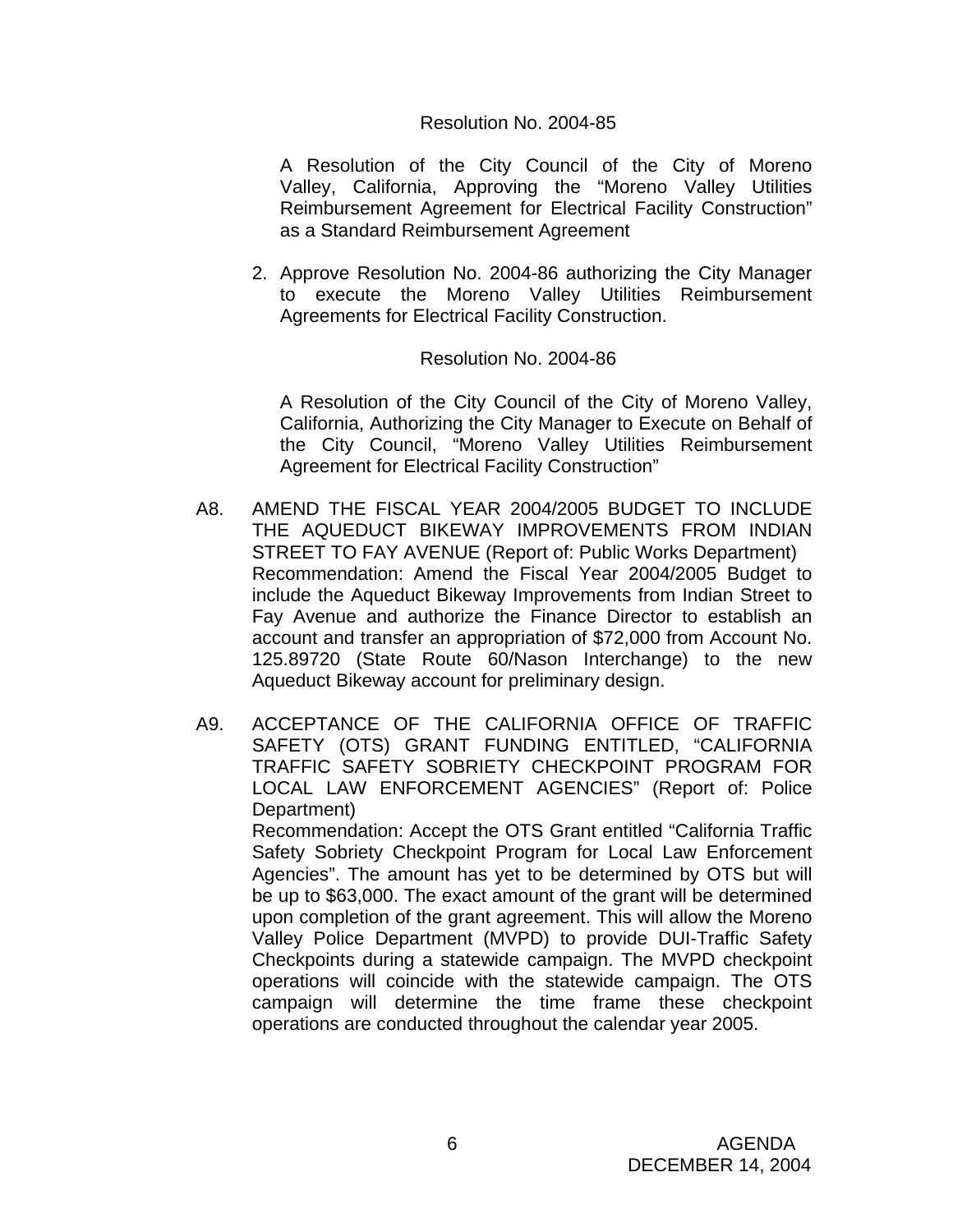A10. RESOLUTION AMENDING THE ELECTRIC RATES FOR MORENO VALLEY UTILITIES TO INCLUDE THE TIME OF USE – LARGE GENERAL SERVICE CLASSIFICATION AND RESPECTIVE ELECTRICAL RATES (Report of: Public Works Department) Recommendation: Approve Resolution No. 2004-92 amending the Electric Rates for Moreno Valley Utilities to include the Time of Use – Large General Service (TOU – LGS) Classification and respective electrical rates.

Resolution No. 2004-92

 A Resolution of the City Council of the City of Moreno Valley, California, to Amend the Electric Rates for Moreno Valley Utilities to Include the Time of Use – Large General Service Classification and Respective Electrical Rates

# **B. CONSENT CALENDAR** - **COMMUNITY SERVICES DISTRICT**

- B1. ORDINANCES FIRST READING BY TITLE ONLY Recommendation: Waive reading of all Ordinance Introductions and read by title only.
- B2. MINUTES REGULAR MEETING OF NOVEMBER 23, 2004 (Report of: City Clerk's Department) Recommendation: Approve as submitted.
- B3. MAIL BALLOT PROCEEDING FOR COMMUNITY SERVICES DISTRICT ZONE M (COMMERCIAL/INDUSTRIAL IMPROVED MEDIAN MAINTENANCE) TENTATIVE PARCEL MAP 31034, APN 312-270-011 – NORTH OF GLOBE STREET BETWEEN OLEANDER AVENUE AND PERRIS BOULEVARD; AND MAIL BALLOT PROCEEDING FOR TENTATIVE TRACT 31284 (AND ALL AFFECTED PHASES) FOR: 1) INCLUSION INTO COMMUNITY SERVICES DISTRICT (CSD) ZONE B (RESIDENTIAL STREET LIGHTING), 2) INCLUSION INTO CSD ZONE D (PARKWAY LANDSCAPE MAINTENANCE) AND 3) APPROVAL OF THE NATIONAL POLLUTANT DISCHARGE ELIMINATION SYSTEM (NPDES) REGULATORY RATE SCHEDULE – WEST SIDE OF QUINCY STREET BETWEEN BAY STREET AND COTTONWOOD AVENUE; AND MAIL BALLOT PROCEEDING FOR TENTATIVE PARCEL MAP 32469 (AND ALL AFFECTED PHASES) FOR: APPROVAL OF THE NATIONAL POLLUTANT DISCHARGE ELIMINATION SYSTEM (NPDES) REGULATORY RATE SCHEDULE – SOUTH OF IRIS AVENUE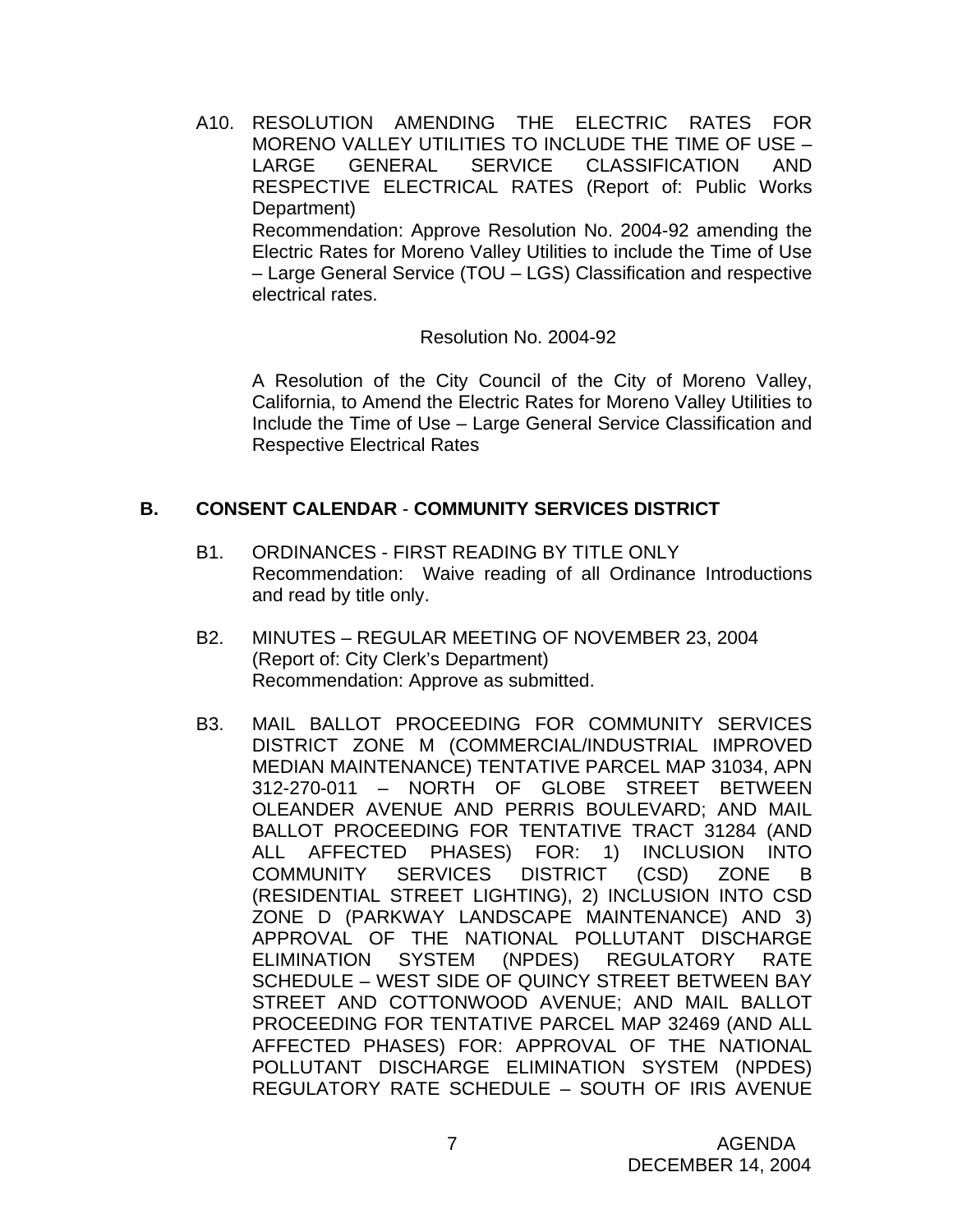AND WEST OF LASSELLE STREET (Report of: Public Works Department)

Recommendation: Accept public comments regarding the following: Mail Ballot Proceeding for Tentative Tract 31284 (and all affected phases) for: 1) Inclusion into Community Services District (CSD) Zone B (Residential Street Lighting) and 2) Inclusion into CSD Zone D (Parkway Landscape Maintenance); and Mail Ballot Proceeding for Tentative Parcel Map 31034, APN 312-270-011 for inclusion into Community Services District Zone M (Commercial/Industrial Improved Median Maintenance)

B4. COMMUNITY FACILITIES DISTRICT NO. 1 (NEIGHBORHOOD PARK MAINTENANCE) - ANNEXATION 2004-5 (Report of: Public Works Department) Recommendation: Adopt Resolution No. CSD 2004-26; a Resolution of the Moreno Valley Community Services District of the City of Moreno Valley, California, certifying the results of an election

and adding property to Community Facilities District No. 1 ("CFD No. 1").

Resolution No. CSD 2004-26

 A Resolution of the Moreno Valley Community Services District of the City of Moreno Valley, California, Certifying the Results of an Election and Adding Property to Community Facilities District No. 1

B5. PARKS AND RECREATION STAFFING AND APPROPRIATIONS REQUESTS (Report of: Finance Department/Parks and Recreation Department)

 Recommendation: Approve the reclassification of a Maintenance Worker III position to a Parks Maintenance Supervisor position, and appropriate \$12,000 in the Zone A 161.76210 salary and benefits accounts to fund the Parks Maintenance Supervisor position; approve the addition of a full-time Banquet and Facility Coordinator to staff the new Recreation and Conference Center, and appropriate \$35,000 in the Zone A 161.76510 salary and benefits accounts to fund the full-time Banquet and Facility Coordinator position for the remainder of FY 2004/2005, January through June 2005; and approve the addition of a full-time Facilities Clerk to maintain the new Recreation and Conference Center, and appropriate \$22,000 in the Facilities Fund (754.75410) salary and benefits accounts to fund the full-time Facilities Clerk position for the remainder of FY 2004/2005, January through June 2005.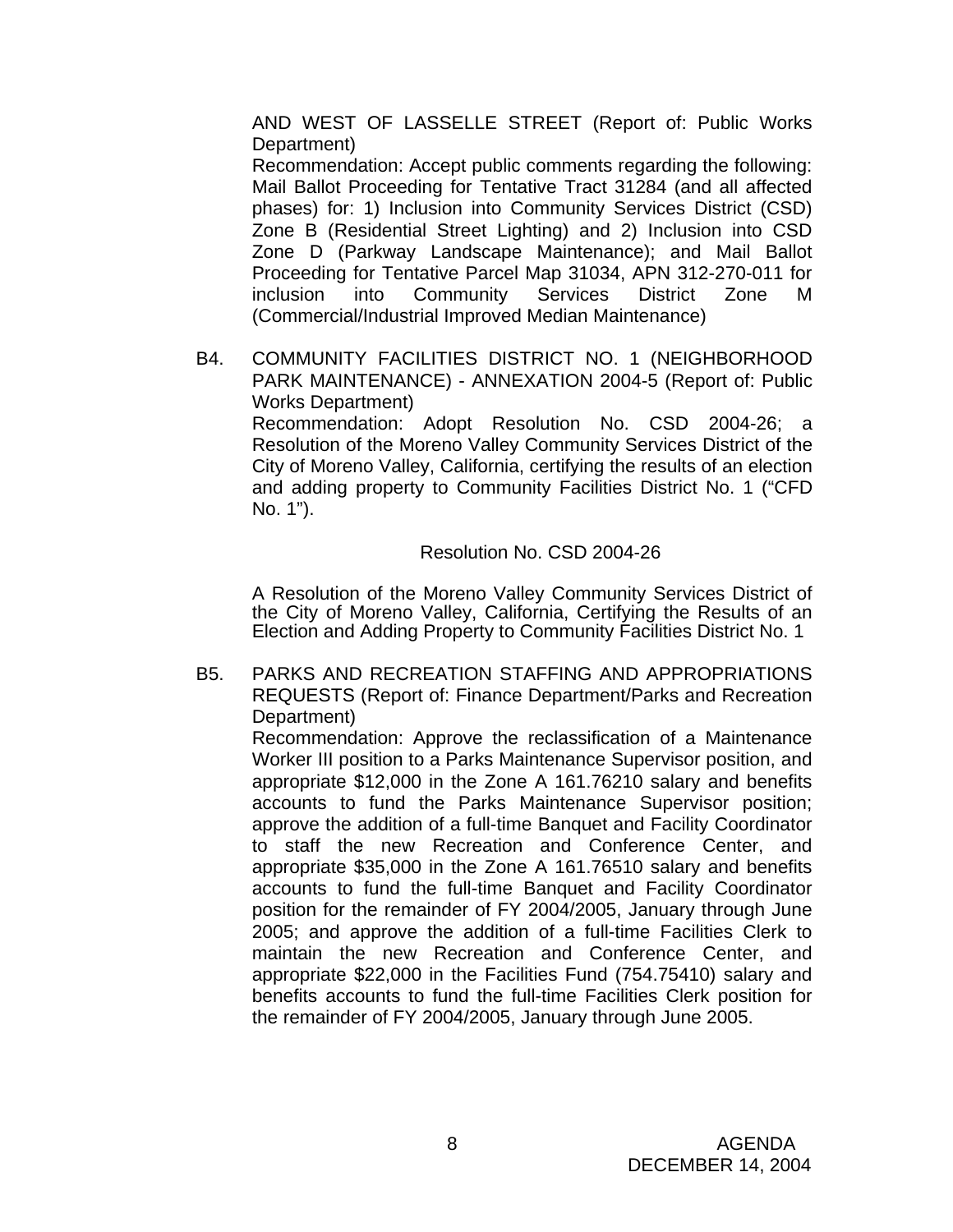# **C. CONSENT CALENDAR** - **COMMUNITY REDEVELOPMENT AGENCY**

- C1. ORDINANCES FIRST READING BY TITLE ONLY Recommendation: Waive reading of all Ordinance Introductions and read by title only.
- C2. MINUTES REGULAR MEETING OF NOVEMBER 23, 2004 (Report of: City Clerk's Department) Recommendation: Approve as submitted.

# **D. CONSENT CALENDAR** - **BOARD OF LIBRARY TRUSTEES**

- D1. ORDINANCES FIRST READING BY TITLE ONLY Recommendation: Waive reading of all Ordinance Introductions and read by title only.
- D2. MINUTES REGULAR MEETING OF NOVEMBER 23, 2004 (Report of: City Clerk's Department) Recommendation: Approve as submitted.

# **E. PUBLIC HEARINGS**

Questions or comments from the public on a Public Hearing matter are limited to five minutes per individual and must pertain to the subject under consideration.

 Those wishing to speak should complete and submit a GOLDENROD speaker slip to the Bailiff.

E1. RESOLUTION AMENDING RESOLUTION NO. 2004-55, INCREASING DEVELOPMENT IMPACT FEES RELATED TO THE TRANSPORTATION UNIFORM MITIGATION FEE (TUMF) PROGRAM; AND ORDINANCE AMENDING CHAPTER 3.44 OF THE CITY OF MORENO VALLEY MUNICIPAL CODE RELATED TO FEES ESTABLISHED BY THE TRANSPORTATION UNIFORM MITIGATION FEE (TUMF) PROGRAM (Report of: Public Works Department)

Recommendation: That the City Council:

1. Adopt Resolution No. 2004-84, amending Resolution No. 2004- 55, increasing development impact fees related to the Transportation Uniform Mitigation Fee (TUMF) Program; and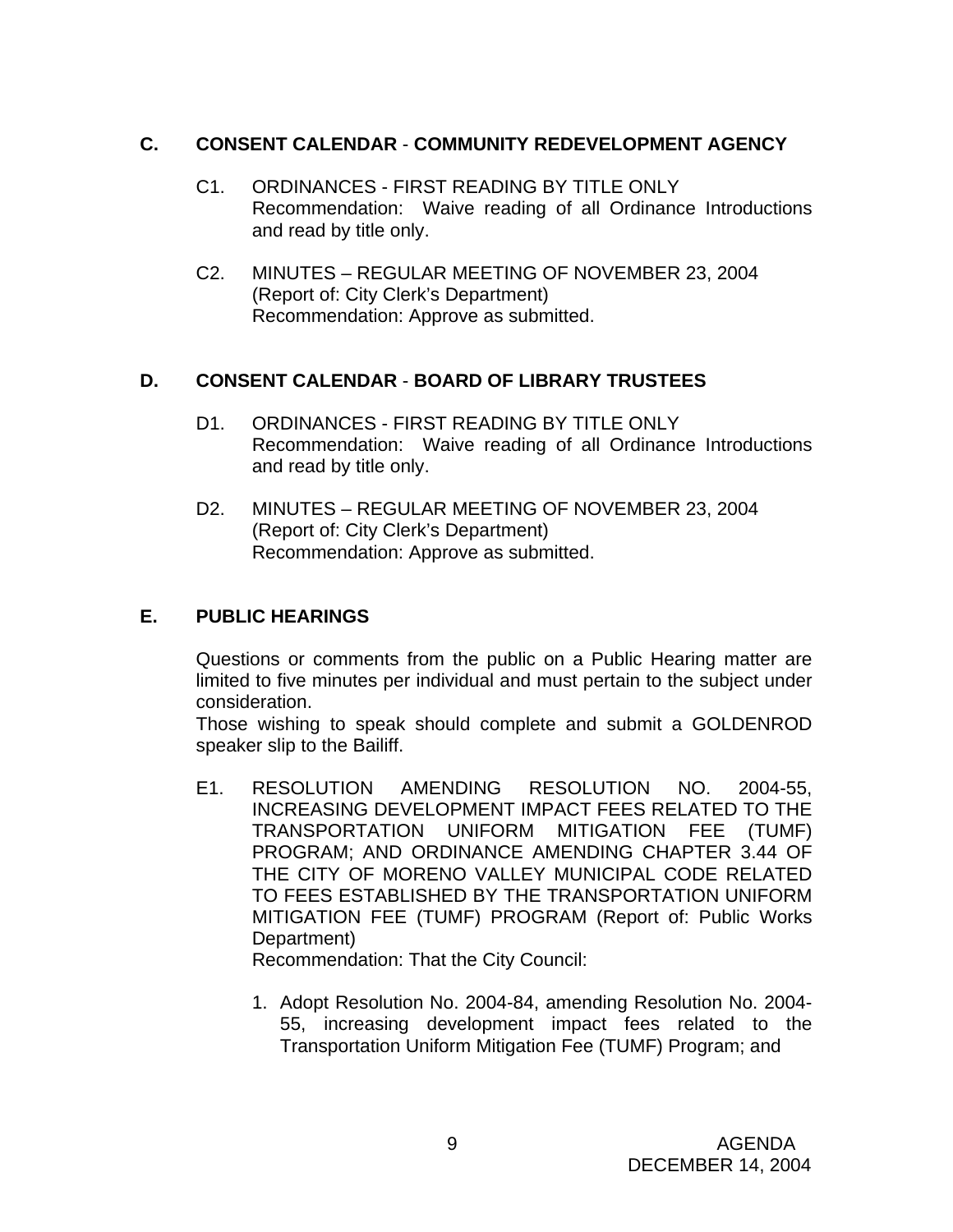A Resolution of the City Council of the City of Moreno Valley, California, Amending Resolution No. 2004-55 by Increasing the Development Impact Fees Related to the Transportation Uniform Mitigation Fee Program

2. Introduce Ordinance No. 678, amending Chapter 3.44 of the City of Moreno Valley Municipal Code related to fees established by the Transportation Uniform Mitigation Fee (TUMF) Program. (Roll call required)

# Ordinance No. 678

 An Ordinance of the City Council of the City of Moreno Valley, California, Amending Subsections 3.44.040A and 3.44.060B of Chapter 3.44 of Title 3 of the City of Moreno Valley Municipal Code Related to Fees Established by the Transportation Uniform Mitigation Fee (TUMF) Program

- E2. PUBLIC HEARING FOR THE REVIEW OF THE 2005-2010 IMPLEMENTATION PLAN OF THE COMMUNITY REDEVELOPMENT AGENCY OF THE CITY OF MORENO VALLEY (Report of: Community and Economic Development Department) Recommendation: That the Chairperson and Members of the Board of Directors of the Community Redevelopment Agency of the City of Moreno Valley:
	- 1) Conduct a public hearing for the Review of the 2005-2010 Implementation Plan and;
	- 2) Approve the proposed 2005-2010 Implementation Plan.
- E3. A PUBLIC HEARING REGARDING THE APPLICANT'S REQUEST TO CONSIDER SPECIFIC PLAN AMENDMENT NO. 5 TO THE TOWNGATE SPECIFIC PLAN NO. 200 INCLUDING A PROPOSED CHANGE IN ZONING ON THE SITE FROM HOSPITAL MEDICAL OFFICE (HMO) TO CC (COMMUNITY COMMERCIAL) AND OC (OFFICE-COMMERCIAL), AS WELL AS A MASTER PLOT PLAN AND TENTATIVE PARCEL MAP TO DEVELOP AND SUBDIVIDE A 28.56 ACRE PARCEL OF LAND INTO TWELVE (12) LOTS FOR A 305,600 SQUARE FOOT MIXED USE COMPLEX, INCLUDING A 100,000 SQUARE FOOT ANCHOR RETAIL TENANT, RESTAURANTS (ONE POTENTIAL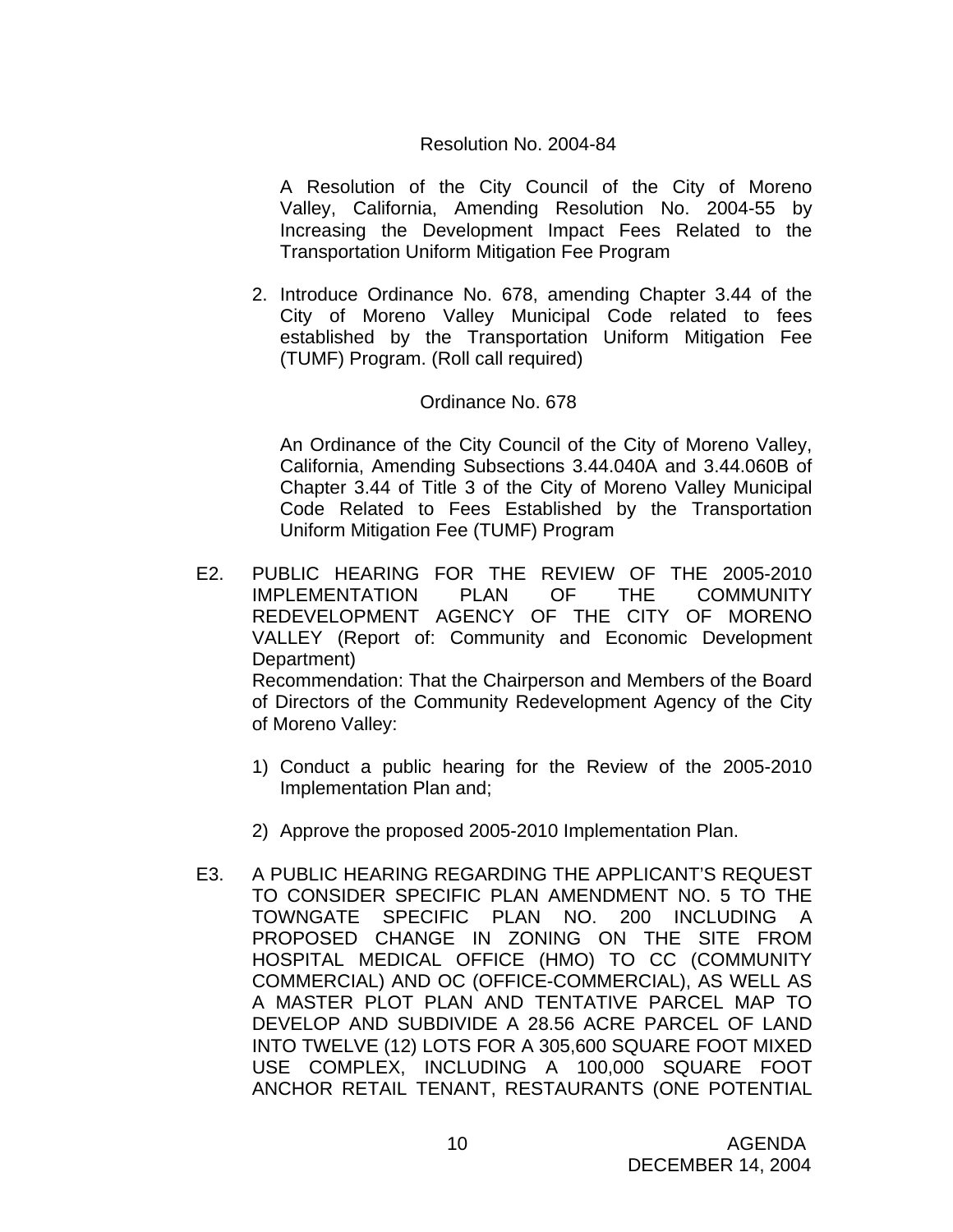DRIVE-THRU RESTAURANT), GENERAL OFFICE AND VARIOUS RETAIL USES WITHIN PLANNING UNIT 7 OF THE TOWNGATE SPECIFIC PLAN. THE PROJECT IS BOUNDED BY DAY STREET, GATEWAY DRIVE, MEMORIAL WAY AND EUCALYPTUS AVENUE AND IS SUBMITTED BY FRITZ DUDA COMPANY (Report of: Community and Economic Development Department)

 Recommendation: That the City Council conduct a public hearing and take the following actions:

- 1. Recognize that the Towngate Specific Plan (SP No. 200) Amendment No. 5 (P03-136), Master Plot Plan (PA03-0142) and Tentative Tract Map No. 32189 (PA04-0037) are within the scope of the Program Environmental Impact Report (EIR) for the Towngate Specific Plan pursuant to the Addendum as provided within Section 15164 of the California Environmental Quality Act Guidelines, while no conditions in Section 15162 calling for a subsequent EIR have occurred;
- 2. Introduce Ordinance No. 679 thereby approving P03-136 (Specific Plan Amendment), based on the findings in the City Council Ordinance for Amendment No. 5 to the Towngate Specific Plan No. 200, including the associated amendment of the Official Zoning Atlas for a 28.56 acre parcel of land within Planning Unit 7 from HMO (Hospital Medical Office) to CC (Community Commercial) on 17.3 acres and OC (Office Commercial) on 11.3 acres and the modification of the Design Manual for Specific Plan No. 200;

# Ordinance No. 679

An Ordinance of the City Council of the City of Moreno Valley, California, Approving P03-136 for a Specific Plan Amendment (No. 5) to the Towngate Specific Plan (No. 200), to Modify Land Use Designation for a 28.56-Acre Portion of Land Within Planning Unit No. 7 from HMO (Hospital Medical Office) to CC (Community Commercial) and OC (Office Commercial)

3. Approve Resolution No. 2004-87 thereby approving PA03- 0142 (Master Plot Plan), based on the findings included in the Resolution, and Conditions of Approval, attached as Exhibit A to the resolution;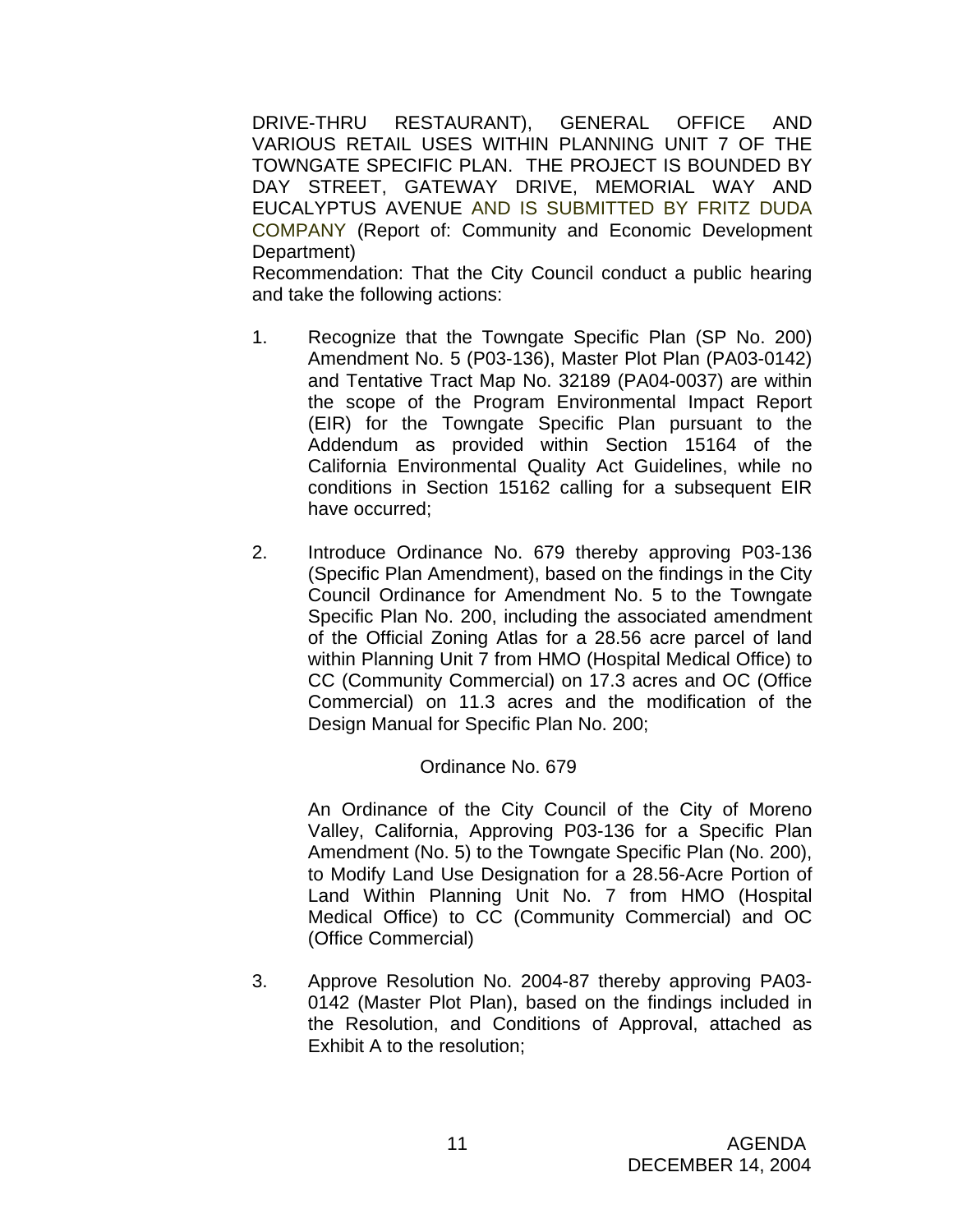A Resolution of the City Council of the City of Moreno Valley Approving PA03-0142 (Master Plot Plan) for a 305,600 Square Foot Mixed Use Complex, Including 100,000 Square Foot Anchor Retail Tenant, Restaurants (One Potential Drive-Thru Restaurant), General Office and Retail Uses, on a 28.56-Acre Site Within the Towngate Specific Plan No. 200

4. Approve Resolution No. 2004-88 thereby approving PA04-0037 (Tentative Parcel Map No. 32189), based on the findings included in the Resolution, and Conditions of Approval, attached as Exhibit A to the resolution.

#### Resolution No. 2004-88

 A Resolution of the City Council of the City of Moreno Valley Approving PA04-0037 (Tentative Parcel Map No. 32189) for a 12 Lot Subdivision of Land for the Purposes of Developing a 305,600 Square Foot Mixed Use Complex, Including a 100,000 Square Foot Anchor Retail Tenant, Restaurants (One Potential Drive-Thru Restaurant), General Office and Retail Uses, on a 28.56-Acre Site Within the Towngate Specific Plan No. 200

E4. A PUBLIC HEARING ON THE FOLLOWING LAND USE PROPOSALS:

PROJECT 1: GENERAL PLAN AMENDMENT (PA04-0027) AND ZONE CHANGE (PA04-0026) FROM THE CURRENT OFFICE (O) DESIGNATION TO THE RESIDENTIAL 20 (R20) ZONE, AND A PLOT PLAN (PA04-0028) TO CONSTRUCT A 64-UNIT APARTMENT COMPLEX ON AN APPROXIMATELY 5-ACRE PARCEL LOCATED AT THE SOUTHEAST CORNER OF PERRIS BOULEVARD AND DELPHINIUM AVENUE; AND

PROJECT 2: GENERAL PLAN AMENDMENT (PA04-0040) AND ZONE CHANGE (PA04-0039) FROM PLANNED RESIDENTIAL (PD) TO RESIDENTIAL 5 (R5) FOR 8.77-NET ACRES LOCATED ON THE EAST SIDE OF OLIVER STREET AND APPROXIMATELY 600-FEET SOUTH OF ALESSANDRO BOULEVARD AND 17.25-NET ACRES LOCATED AT THE SOUTHWEST CORNER OF ALESSANDRO BOULEVARD AND OLIVER STREET. THE PROPOSAL ALSO INCLUDES TENTATIVE TRACT MAP NO. 32284 (PA04-0041) TO SUBDIVIDE THE 8.77-NET ACRE PARCEL INTO 32 SINGLE-FAMILY RESIDENTIAL LOTS (Report of: Community and Economic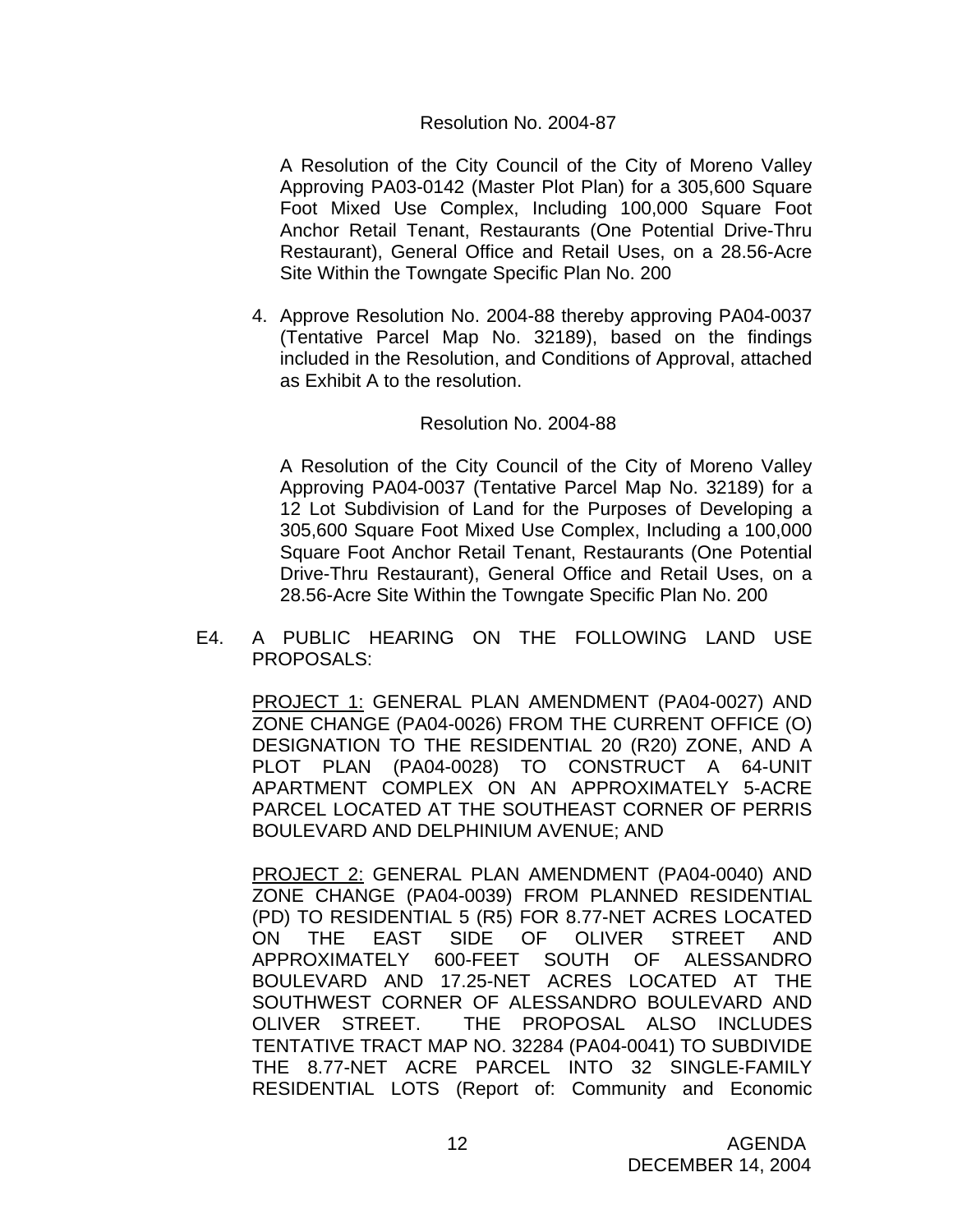# Development Department)

Recommendation: The General Plan Amendment applications associated with the two proposals have been linked and combined into a single City Council resolution because state law (Government Code Section 65358) does not allow any mandatory element of a general plan to be amended more frequently than four times during any calendar year; and there have already been three amendments to the General Plan land use plan approved during calendar year 2004.

Staff recommends to the City Council that they:

- 1. Conduct a public hearing for review of Project 1 and defer taking action on Project 1 until after the public hearing for Project 2;
- 2. Conduct a public hearing for review of Project 2;
- 3. Adopt a Negative Declaration for applications PA04-0027 (General Plan Amendment), PA04-0026 (Change of Zone), and PA04-0028 (Plot Plan). The projects, individually and cumulatively, will not result in a significant effect on the environment;
- 4. Adopt a Negative Declaration for applications PA04-0040 (General Plan Amendment), PA04-0039 (Change of Zone), and PA04-0041 (Tentative Tract Map No. 32284). The projects, individually and cumulatively, will not result in a significant effect on the environment;
- 5. Approve City Council Resolution No. 2004-89 approving PA04-0027 and PA04-0040, thereby establishing General Plan Land Use Map designations for certain properties as described in the Resolution, and the revised General Plan Maps as attached to the Resolution as Exhibits A and B;

# Resolution No. 2004-89

 A Resolution of the City Council of the City of Moreno Valley, California, Approving a General Plan Amendment (PA04- 0027) Changing the Designation for Assessor's Parcel Number 484-242-016 from Office (O) to R20 (Residential; up to 20 Dwelling Units Per Net Acre) for Approximately 5-Acres Parcel Located at the Southeast Corner of Perris Boulevard and Delphinium Avenue; and a General Plan Amendment (PA04-0040) Changing the Land Use Designation for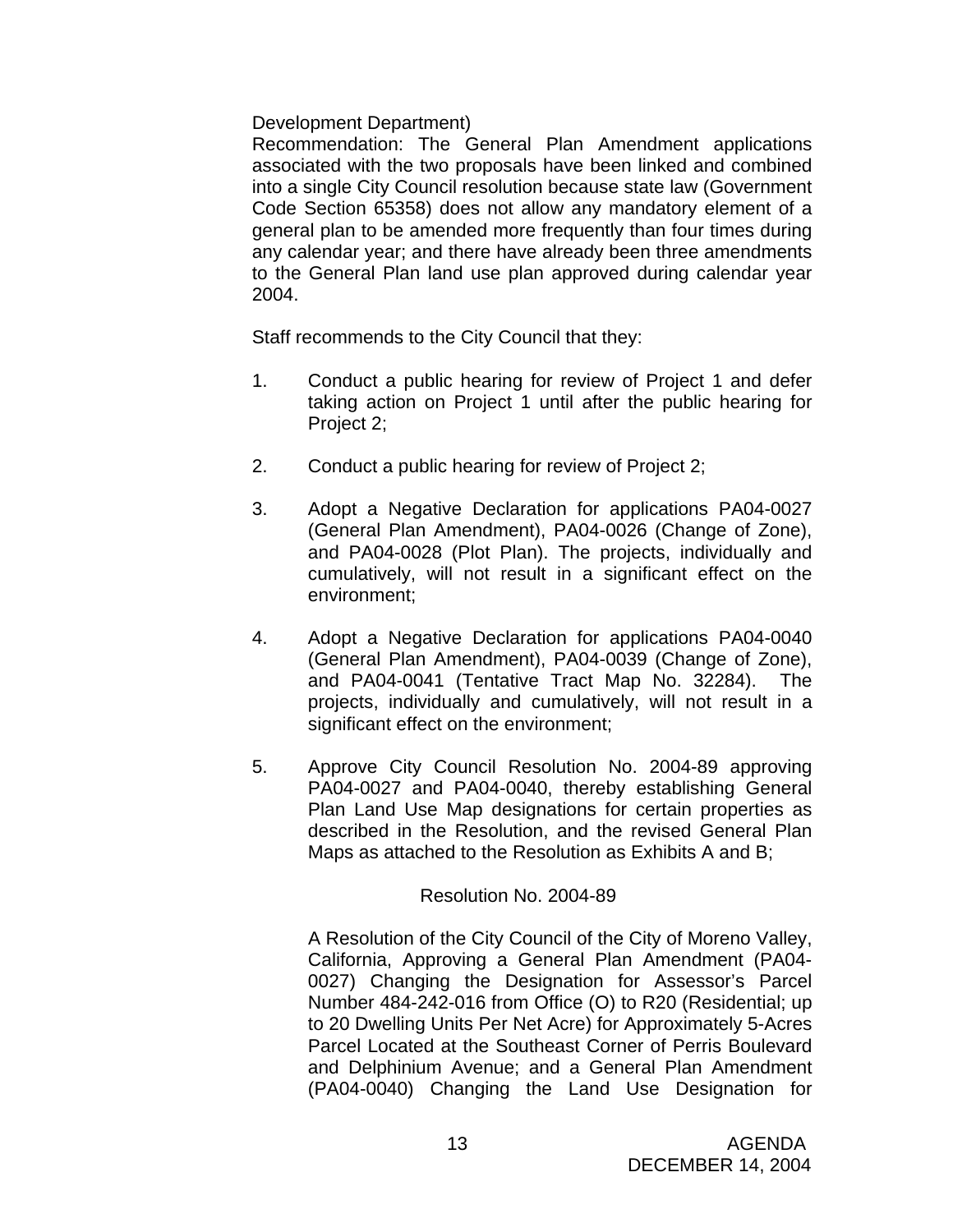Assessor's Parcel Numbers 486-240-010 and 486-260-005 and 009 from PD (Planned Residential) to R5 (Residential 5) for 8.77-Net Acres Located on the East Side of Oliver Street, Approximately 600 Feet South of Alessandro Boulevard and 17.25-Net Acres Located at the Southwest Corner of Alessandro Boulevard and Oliver Street, thereby Establishing General Plan Land Use Map Designations for Certain Properties as Described in the Resolution, and the Revised General Plan Maps as Attached to the Resolution as Exhibits A and B

 6. Introduce City Council Ordinance No. 680 approving a Change of Zone (PA04-0026) from Office to R20, based on the findings in the Ordinance, and the revised Zoning Map as attached to the ordinance as Exhibit A;

#### Ordinance No. 680

An Ordinance of the City Council of the City of Moreno Valley, California, Approving PA04-0026 (Zone Change) to Change the Land Use from Office to R20 for Approximately 5 Acres on Assessor's Parcel Number 484-242-016 Located at the Southeast Corner of Perris Boulevard and Delphinium Avenue

 7. Introduce City Council Ordinance No. 681 approving a Change of Zone (PA04-0039) from Planned Residential to R5, based on the findings in the Ordinance, and the revised Zoning Map as attached to the ordinance as Exhibit A;

#### Ordinance No. 681

 An Ordinance of the City Council of the City of Moreno Valley, California, Approving PA04-0039 (Zone Change) to Change the Land Use from Planned Residential to R5 for 8.77-Net Acres on Assessor's Parcel Number 486-240-010 Located on the East Side of Oliver Street and Approximately 600-Feet South of Alessandro Boulevard and 17.25-Net Acres on Assessor's Parcel Numbers 486-260-005 and -009 Located at the Southwest Corner Of Alessandro Boulevard and Oliver Street

 8. Approve City Council Resolution No. 2004-90 approving Plot Plan PA04-0028, based on the findings in the Resolution, and the conditions of approval as attached to the resolution as Exhibit A; and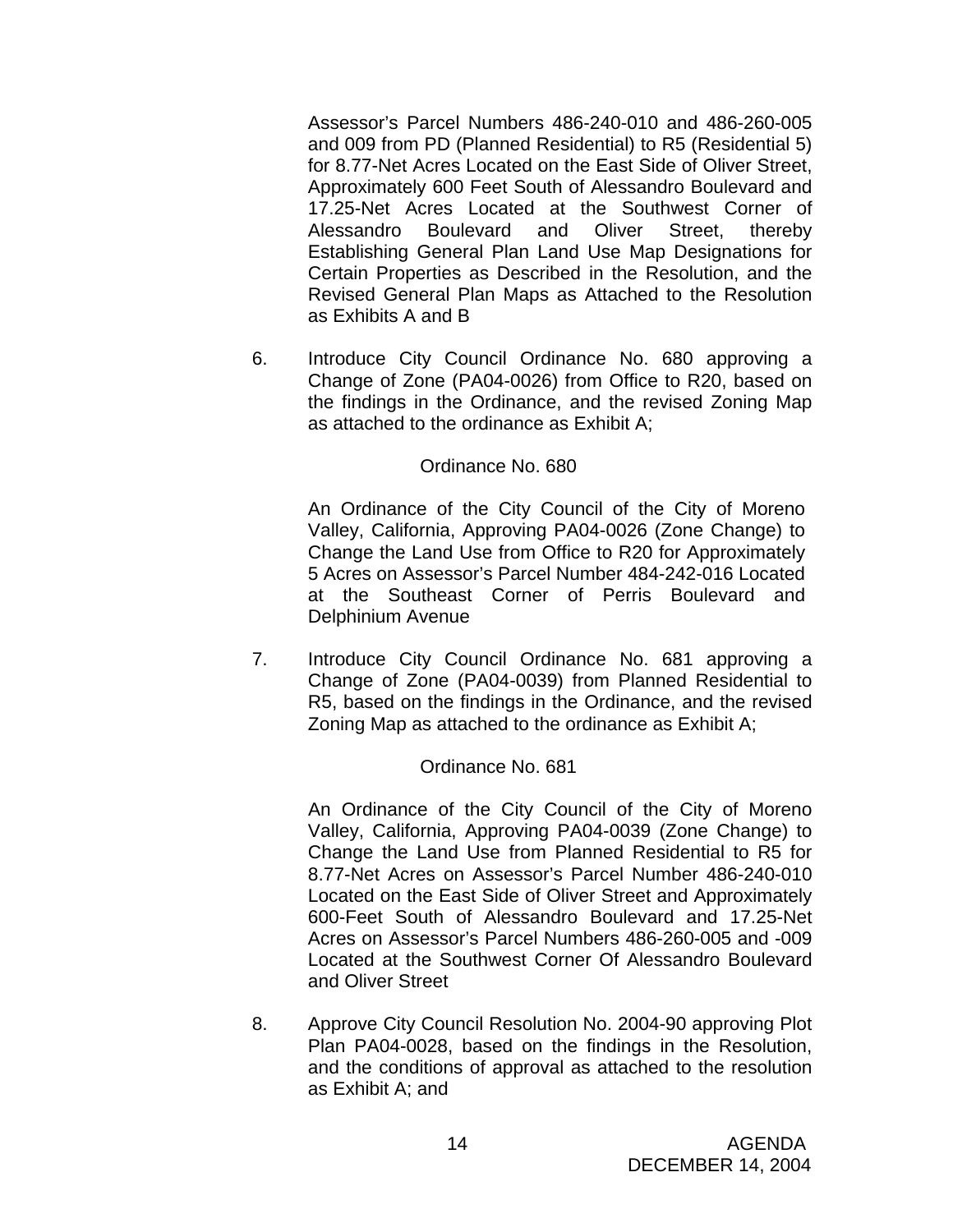A Resolution of the City Council of the City of Moreno Valley Approving PA04-0028, a Plot Plan to Construct a 64-Unit Apartment Complex on Approximately 5-Acre Parcel Located at the Southeast Corner of Perris Boulevard and Delphinium Avenue

9. Approve City Council Resolution No. 2004-91 approving Tentative Tract Map No. 32284, based on the findings in the Resolution, and the conditions of approval as attached to the resolution as Exhibit A.

#### Resolution No. 2004-91

A Resolution of the City Council of the City of Moreno Valley, California, Approving PA04-0041 (Tentative Tract Map No. 32284), to Subdivide the 8.77-Net Acres of Assessor's Parcel Number 486-240-010 into 32 Single-Family Residential Lots Located on the East Side of Oliver Street Approximately 600-Feet South of Alessandro Boulevard

# **F. ITEMS REMOVED FROM CONSENT CALENDARS FOR DISCUSSION OR SEPARATE ACTION**

# **G. REPORTS**

- G1. CITY COUNCIL REPORTS ON REGIONAL ACTIVITIES
	- a) Report on March Joint Powers Authority by Mayor Pro Tem **Stewart**
- G2 PURCHASE AND PERFORMANCE AGREEMENT BETWEEN CITY OF MORENO VALLEY AND RAEL DEVELOPMENT CORPORATION (Report of: Public Works Department) (MATERIAL UNAVAILABLE AT TIME OF PRINTING – TO BE PROVIDED UNDER SEPARATE COVER)
- G3. 2005 STATE/FEDERAL LEGISLATIVE ADVOCACY PRIORITIES (Report of: Assistant City Manager) Recommendation: That the City Council review and adopt the updated 2005 State/Federal Legislative Advocacy Priorities.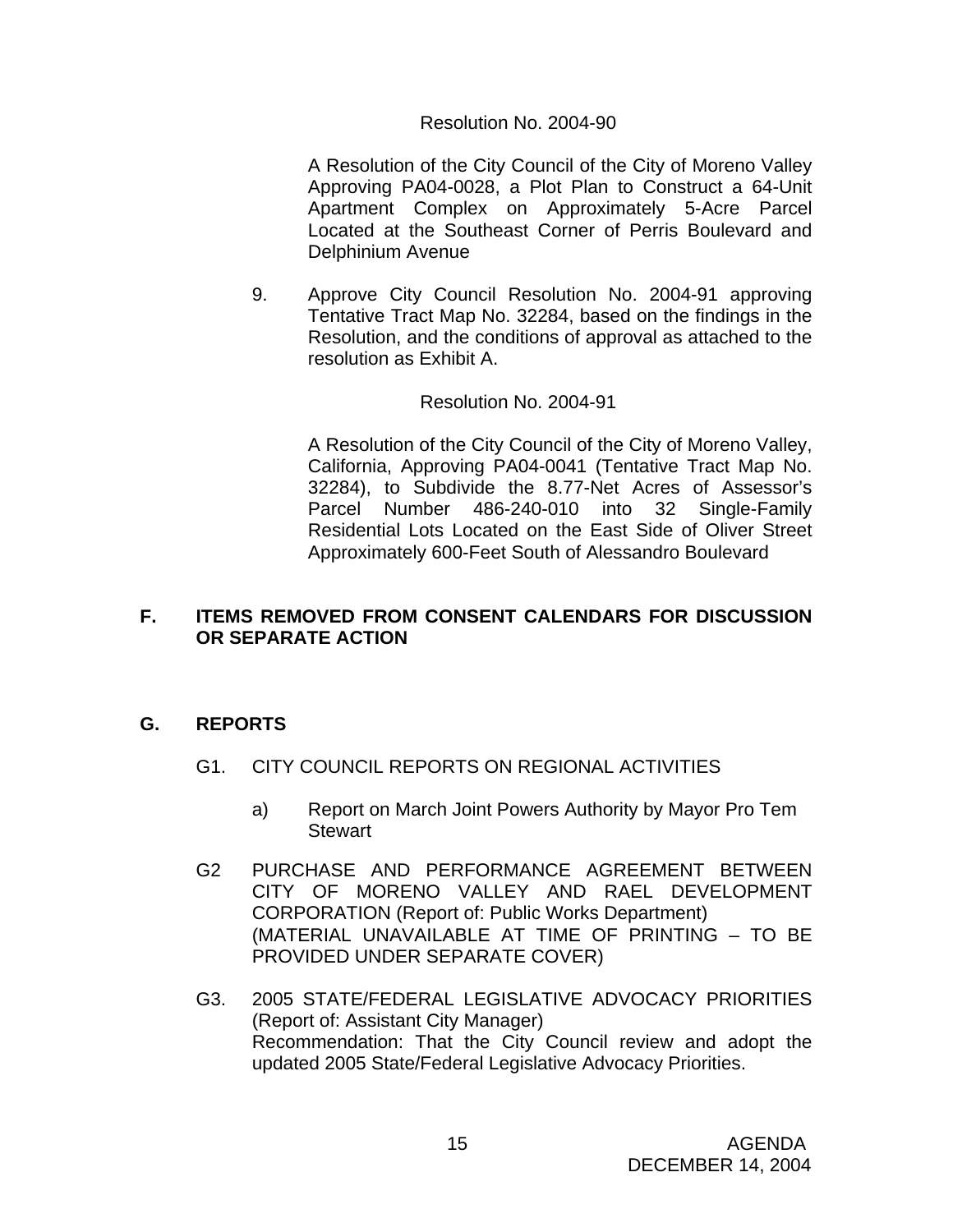- G4. CITY MANAGER'S REPORT (Informational Oral Presentation not for Council action)
- G5. CITY COUNCIL REORGANIZATION SELECTION OF MAYOR AND MAYOR PRO TEM (Report of: City Clerk's Department) Recommendation: That the City Council conduct the reorganization of the City Council by selecting two Councilmembers to serve oneyear terms respectively as Mayor and Mayor Pro Tem.

# **H. LEGISLATIVE ACTIONS**

ORDINANCES - 1ST READING AND INTRODUCTION – NONE

ORDINANCES - 2ND READING AND ADOPTION

H1. ORDINANCE NO. 675, AMENDING TITLE 11 OF THE CITY OF MORENO VALLEY MUNICIPAL CODE REGULATING THE DISCHARGE OF FIREARMS (RECEIVED FIRST READING AND INTRODUCTION NOVEMBER 23, 2004 ON A 5-0 VOTE) (Report of: Police Department) Recommendation: Adopt Ordinance No. 675.

Ordinance No. 675

 An Ordinance of the City Council of the City of Moreno Valley, California, Amending Title 11 of the Moreno Valley Municipal Code by Adding a New Chapter 11.16, Regulating the Discharge of Firearms within the City

H2. ORDINANCE NO. 677, AN ORDINANCE OF THE CITY COUNCIL OF THE CITY OF MORENO VALLEY, CALIFORNIA, AMENDING CHAPTER 12.16 OF THE CITY OF MORENO VALLEY MUNICIPAL CODE RELATING TO THE TRAFFIC CONTROL DEVICES (RECEIVED FIRST READING AND INTRODUCTION NOVEMBER 23, 2004 ON A 5-0 VOTE) (Report of: Public Works Department)

Recommendation: Adopt Ordinance No. 677.

Ordinance No. 677

 An Ordinance of the City Council of the City of Moreno Valley, California, Amending Chapter 12.16 of the City of Moreno Valley Municipal Code Relating to Traffic-Control Devices

H3. ORDINANCE NO. CSD 47 REVISING AND ESTABLISHING FEES (RECEIVED FIRST READING AND INTRODUCTION NOVEMBER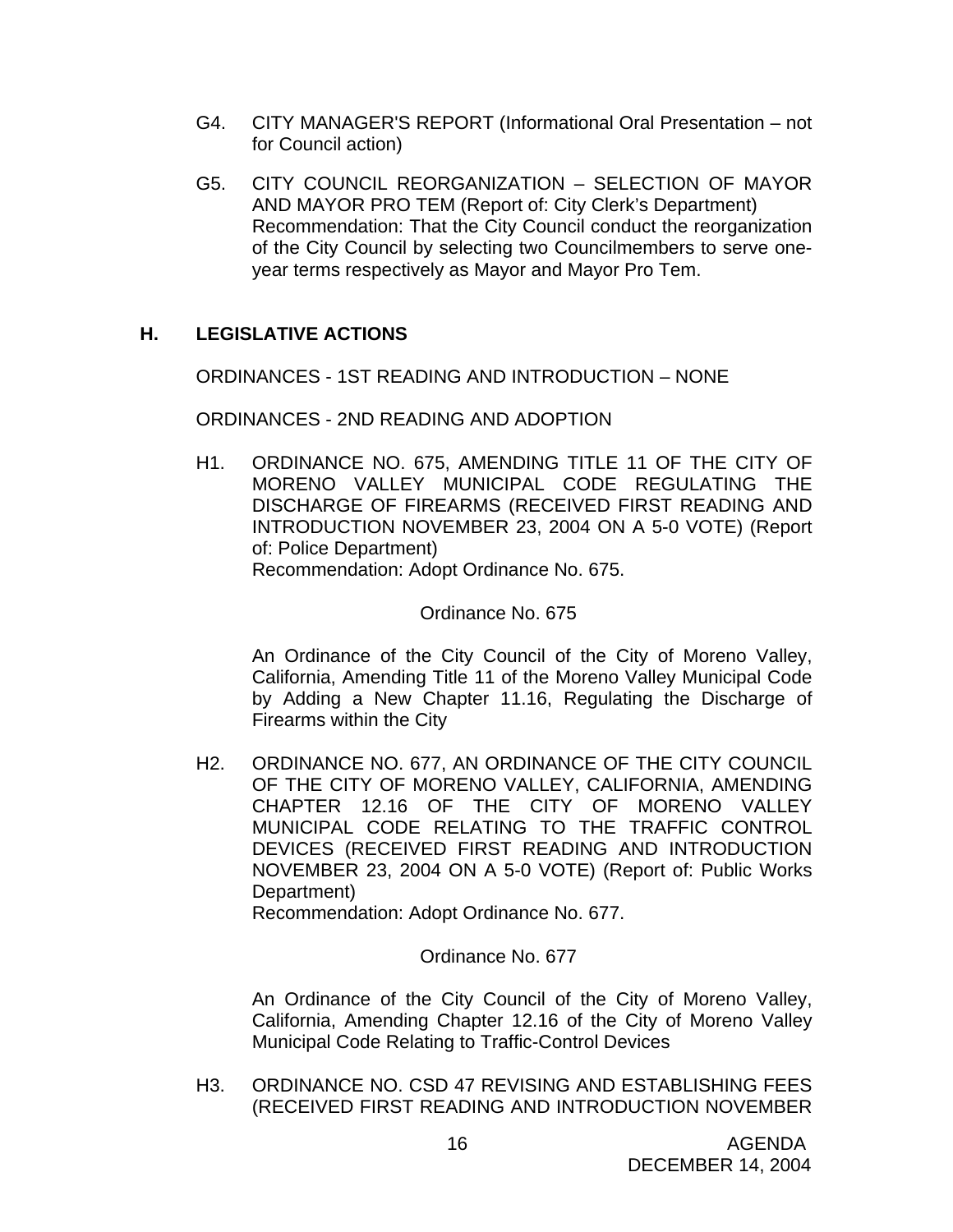23, 2004 ON A 5-0 VOTE, AS AMENDED) (Report of: Parks and Recreation Department) Recommendation: Adopt Ordinance No. CSD 47.

#### Ordinance No. CSD 47

An Ordinance of the Moreno Valley Community Services District of the City of Moreno Valley, California, Increasing and Establishing Specified Fees for Recreational Activities, Parks, the Use of the TownGate Community Center, the Use of the Valley Skate Park, the Use of the Moreno Valley Senior Community Center, and Rescinding Certain Prior Enactments

H4. ORDINANCE NO. 676, AMENDING TITLE 11 OF THE CITY OF MORENO VALLEY MUNICIPAL CODE REGULATING PROJECTILE INSTRUMENTS (RECEIVED FIRST READING AND INTRODUCTION NOVEMBER 23, 2004 ON A 5-0 VOTE, AS AMENDED) (Report of: Police Department) Recommendation: Adopt Ordinance No. 676

Ordinance No. 676

An Ordinance of the City Council of the City of Moreno Valley, California, Amending Title 11 of the Moreno Valley Municipal Code by Adding a New Chapter 11.18 Regulating Projectile Instruments within the City

ORDINANCES - URGENCY ORDINANCES - NONE

RESOLUTIONS – NONE

PUBLIC COMMENTS **ON ANY SUBJECT NOT ON THE AGENDA** UNDER THE JURISDICTION OF THE CITY COUNCIL

Those wishing to speak should complete and submit a BLUE speaker slip to the Bailiff. There is a three-minute time limit per person. All remarks and questions shall be addressed to the presiding officer or to the City Council and not to any individual Council member, staff member or other person.

# **CLOSING COMMENTS AND/OR REPORTS OF THE CITY COUNCIL, COMMUNITY SERVICES DISTRICT, OR COMMUNITY REDEVELOPMENT AGENCY**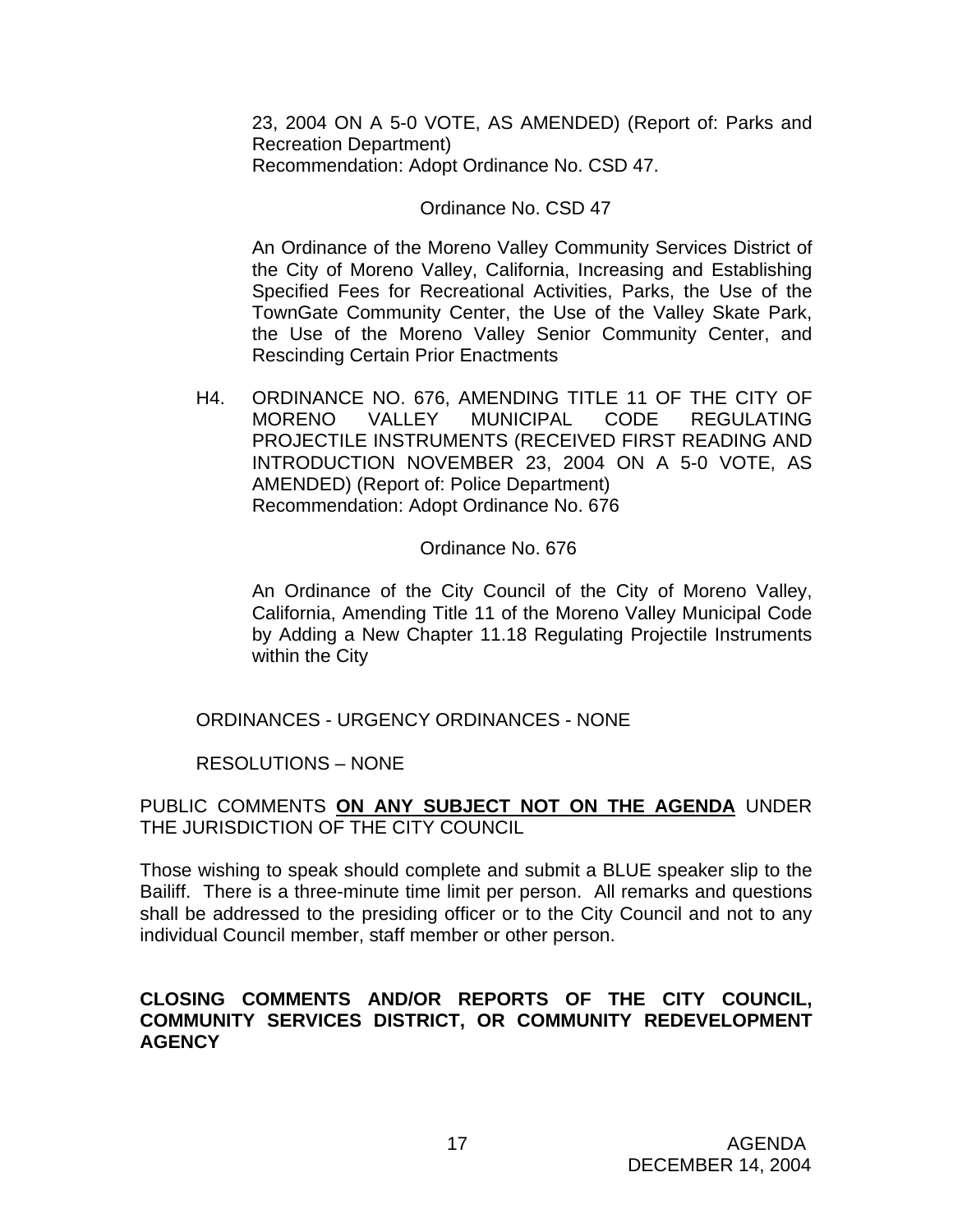# **CLOSED SESSION**

#### **PUBLIC COMMENTS ON CLOSED SESSION ITEMS**

A Closed Session of the City Council, Community Services District and Community Redevelopment Agency of the City of Moreno Valley will be held in the Finance Conference Room, Second Floor, City Hall. The City Council will meet in Closed Session to confer with its legal counsel regarding the following matter(s) and any additional matter(s) publicly and orally announced by the City Attorney in the Council Chamber at the time of convening the Closed Session.

# • **PUBLIC COMMENTS ON MATTERS ON THE CLOSED SESSION AGENDA UNDER THE JURISDICTION OF THE CITY COUNCIL**

There is a three-minute time limit per person. Please complete and submit a BLUE speaker slip to the City Clerk. All remarks and questions shall be addressed to the presiding officer or to the City Council and not to any individual Council member, staff member or other person.

The Closed Session will be held pursuant to Government Code:

1) SECTION 54956.8 - CONFERENCE WITH REAL PROPERTY NEGOTIATOR

Agency's Negotiators: John Strickler & Mitch Slagerman

Assessor's Parcel No. **Containert Containerty** Owner's Name

486-084-001 BATECH KAMAL & WAFAA 486-084-002 ORTEGA ALEJANDRA 486-084-003 ORTEGA CARMEN 486-084-004 ALVAREZ ELISA 486-084-005 DOAN SUNG 486-084-006 SALVADO PAULO & LUCY 486-084-007 PEDROZA ALBERTO F 486-084-008 PEDROZA ALBERTO F 486-084-009 CHOI DON D 486-084-010 HAMMONDS RONALD 486-084-011 UKIRU JUDI M 486-084-012 UKIRU JUDI M 486-084-013 MEJIA CRISTINA 486-084-014 CHASE MANHATTAN MORTGAGE **CORP CORP**  486-084-015 VIJ ANU D 486-091-001 BRITO MARINO